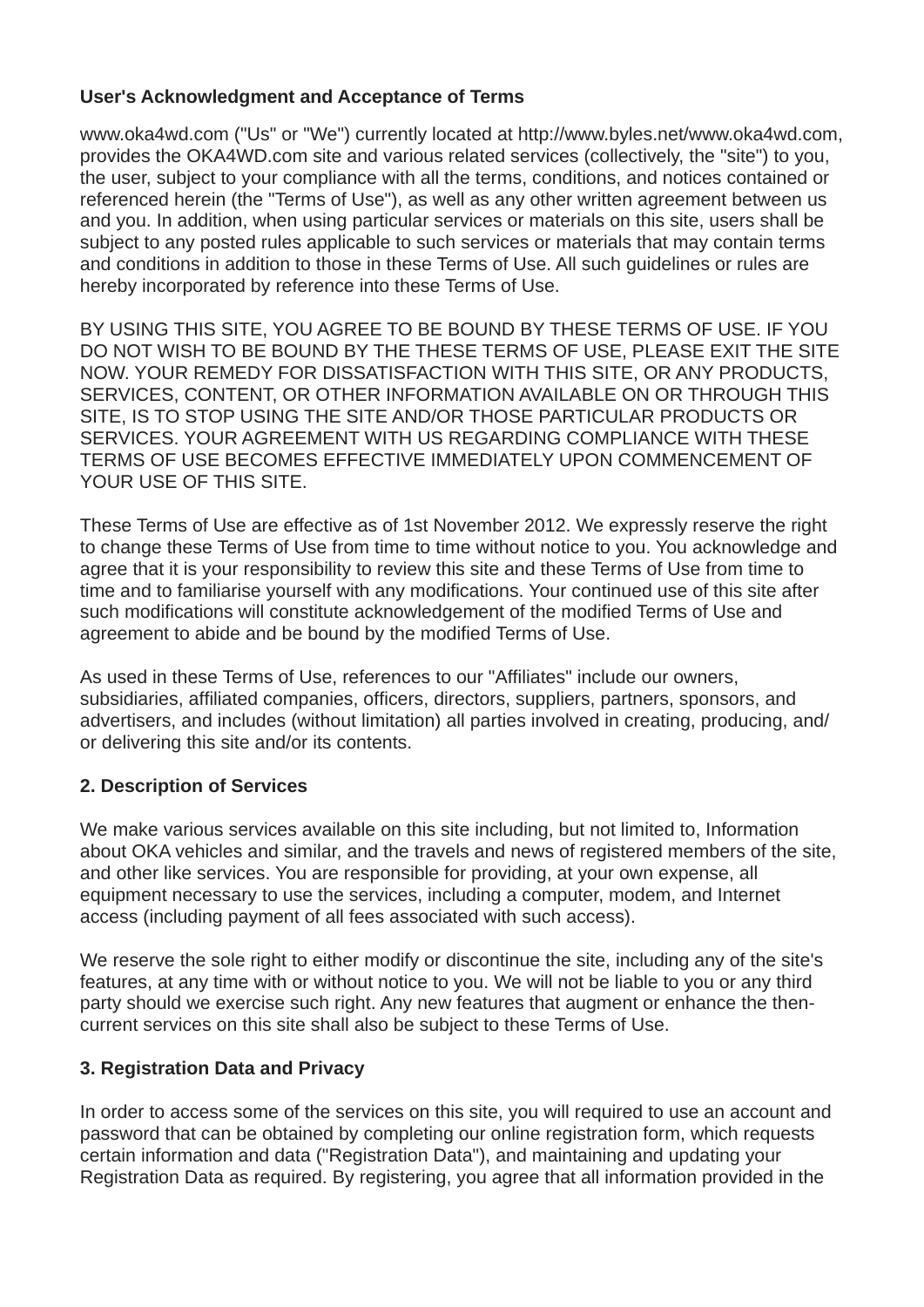Registration Data is true and accurate and that you will maintain and update this information as required in order to keep it current, complete, and accurate.

You also grant us the right to disclose to third parties certain Registration Data about you. The information we obtain through your use of this site, including your Registration Data, is subject to our Privacy Policy, which is specifically incorporated by reference into these Terms of Use.

## **4. Conduct on Site**

Your use of the site is subject to all applicable laws and regulations, and you are solely responsible for the substance of your communications through the site. By posting information in or otherwise using any communications service, chat room, message board, newsgroup, software library, or other interactive service that may be available to you on or through this site, you agree that you will not upload, share, post, or otherwise distribute or facilitate distribution of any content -- including text, communications, software, images, sounds, data, or other information -- that:

a. is unlawful, threatening, abusive, harassing, defamatory, libellous, deceptive, fraudulent, invasive of another's privacy, tortious, contains explicit or graphic descriptions or accounts of sexual acts (including but not limited to sexual language of a violent or threatening nature directed at another individual or group of individuals), or otherwise violates our rules or policies;

b. victimises, harasses, degrades, or intimidates an individual or group of individuals on the basis of religion, gender, sexual orientation, race, ethnicity, age, or disability;

c. infringes on any patent, trademark, trade secret, copyright, right of publicity, or other proprietary right of any party;

d. constitutes unauthorised or unsolicited advertising, junk or bulk email (also known as "spamming"), chain letters, any other form of unauthorised solicitation, or any form of lottery or gambling;

e. contains software viruses or any other computer code, files, or programs that are designed or intended to disrupt, damage, or limit the functioning of any software, hardware, or telecommunications equipment or to damage or obtain unauthorised access to any data or other information of any third party; or

f. impersonates any person or entity, including any of our employees or representatives.

We neither endorse nor assume any liability for the contents of any material uploaded or submitted by third party users of the site. We generally do not pre-screen, monitor, or edit the content posted by users of communications services, chat rooms, message boards, newsgroups, software libraries, or other interactive services that may be available on or through this site. However, we and our agents have the right at their sole discretion to remove any content that, in our judgment, does not comply with these Terms of Use and any other rules of user conduct for our site, or is otherwise harmful, objectionable, or inaccurate. We are not responsible for any failure or delay in removing such content. You hereby consent to such removal and waive any claim against us arising out of such removal of content. See "Use of Your Materials" below for a description of the procedures to be followed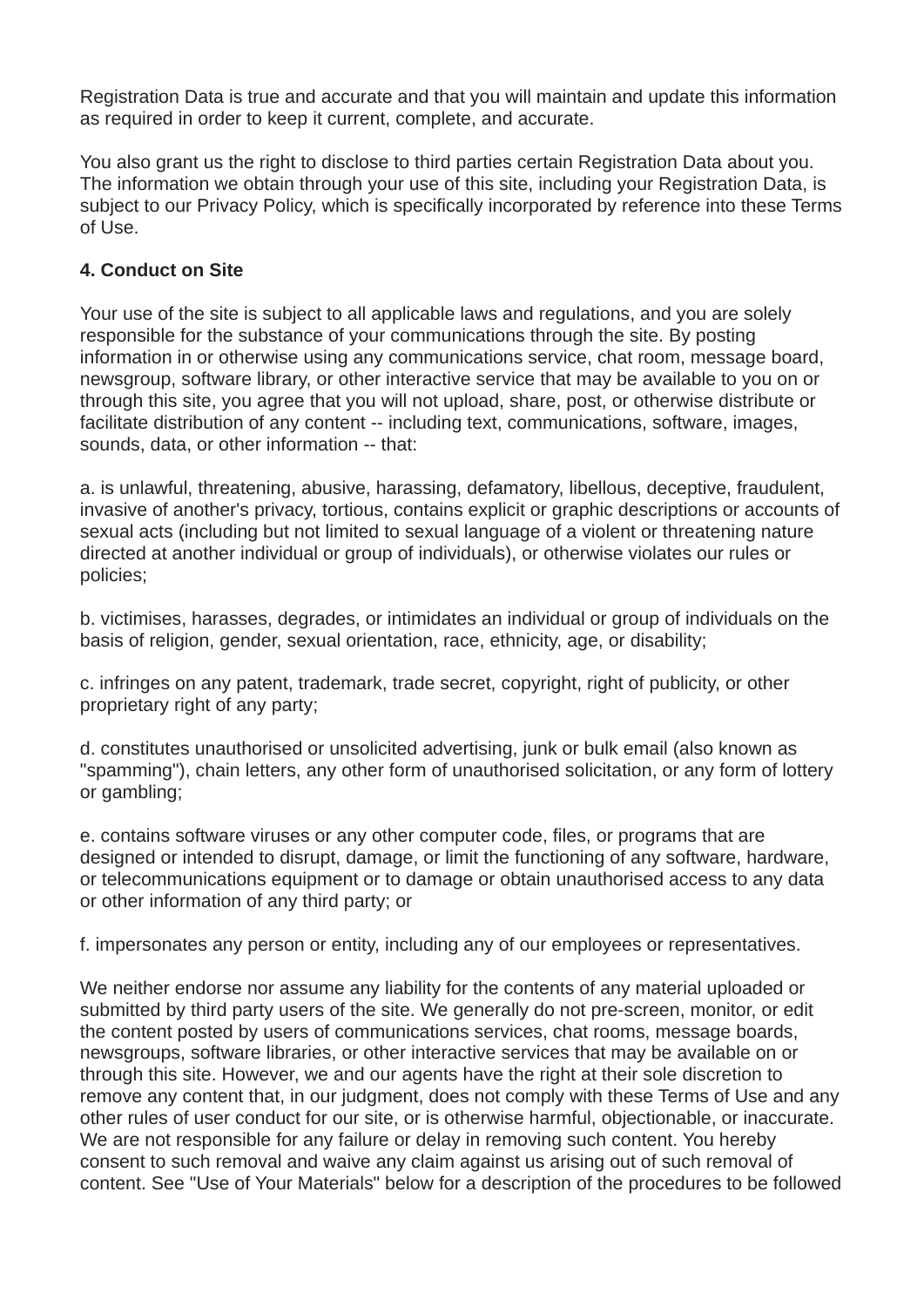in the event that any party believes that content posted on this site infringes on any patent, trademark, trade secret, copyright, right of publicity, or other proprietary right of any party.

In addition, you may not use your account to breach security of another account or attempt to gain unauthorised access to another network or server. Not all areas of the site may be available to you or other authorised users of the site. You shall not interfere with anyone else?s use and enjoyment of the site or other similar services. Users who violate systems or network security may incur criminal or civil liability.

You agree that we may at any time, and at our sole discretion, terminate your membership, account, or other affiliation with our site without prior notice to you for violating any of the above provisions. In addition, you acknowledge that we will cooperate fully with investigations of violations of systems or network security at other sites, including cooperating with law enforcement authorities in investigating suspected criminal violations.

#### **5. Third Party Sites and Information**

This site may link you to other sites on the Internet or otherwise include references to information, documents, software, materials and/or services provided by other parties. These sites may contain information or material that some people may find inappropriate or offensive. These other sites and parties are not under our control, and you acknowledge that we are not responsible for the accuracy, copyright compliance, legality, decency, or any other aspect of the content of such sites, nor are we responsible for errors or omissions in any references to other parties or their products and services. The inclusion of such a link or reference is provided merely as a convenience and does not imply endorsement of, or association with, the site or party by us, or any warranty of any kind, either express or implied.

### **6. Intellectual Property Information**

Copyright (c) 1st November 2102 OKA4WD.com. All Rights Reserved.

For purposes of these Terms of Use, "content" is defined as any information, data, communications, software, photos, video, graphics, music, sounds, and other material and services that can be viewed by users on our site. This includes message boards, chat, and other original content.

By accepting these Terms of Use, you acknowledge and agree that all content presented to you on this site is protected by copyrights, trademarks, service marks, patents or other proprietary rights and laws, and is the sole property of OKA4WD.com and/or its Affiliates. You are only permitted to use the content as expressly authorised by us or the specific content provider. Except for a single copy made for personal use only, you may not copy, reproduce, modify, republish, upload, post, transmit, or distribute any documents or information from this site in any form or by any means without prior written permission from us or the specific content provider, and you are solely responsible for obtaining permission before reusing any copyrighted material that is available on this site. Any unauthorised use of the materials appearing on this site may violate copyright, trademark and other applicable laws and could result in criminal or civil penalties.

Neither we or our Affiliates warrant or represent that your use of materials displayed on, or obtained through, this site will not infringe the rights of third parties. See "User's Materials"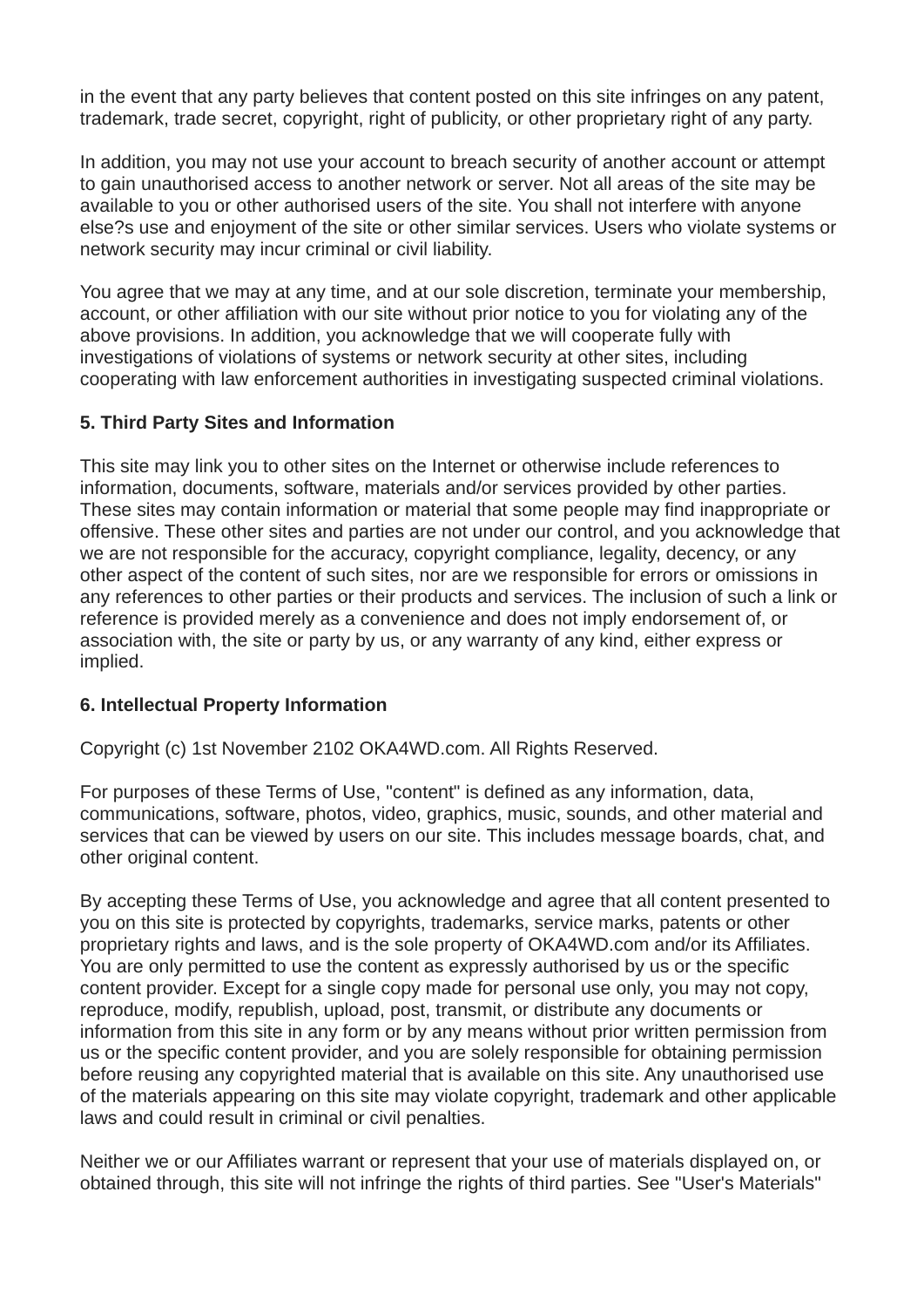below for a description of the procedures to be followed in the event that any party believes that content posted on this site infringes on any patent, trademark, trade secret, copyright, right of publicity, or other proprietary right of any party.

All custom graphics, icons, logos and service names are registered trademarks, trademarks or service marks of OKA4WD.com or its Affiliates. All other trademarks or service marks are property of their respective owners. Nothing in these Terms of Use grants you any right to use any trademark, service mark, logo, and/or the name of OKA4WD.com or its Affiliates.

## **7. Unauthorised Use of Materials**

Subject to our Privacy Policy, any communication or material that you transmit to this site or to us, whether by electronic mail, post, or other means, for any reason, will be treated as non-confidential and non-proprietary. While you retain all rights in such communications or material, you grant us and our agents and affiliates a non-exclusive, paid-up, perpetual, and worldwide right to copy, distribute, display, perform, publish, translate, adapt, modify, and otherwise use such material for any purpose regardless of the form or medium (now known or not currently known) in which it is used.

Please do not submit confidential or proprietary information to us unless we have mutually agreed in writing otherwise. We are also unable to accept your unsolicited ideas or proposals, so please do not submit them to us in any circumstance unless requested.

We respect the intellectual property of others, and we ask you to do the same. If you or any user of this site believes its copyright, trademark or other property rights have been infringed by a posting on this site, you or the user should send notification to our Designated Agent (as identified below) immediately. To be effective, the notification must include:

1. Identify in sufficient detail the copyrighted work that you believe has been infringed upon or other information sufficient to specify the copyrighted work being infringed).

2. Identify the material that you claim is infringing the copyrighted work listed in item #1 above.

3. Provide information reasonably sufficient to permit us to contact you (email address is preferred).

4. Provide information, if possible, sufficient to permit us to notify the owner/administrator of the allegedly infringing webpage or other content (email address is preferred).

5. Include the following statement: "I have a good faith belief that use of the copyrighted materials described above as allegedly infringing is not authorised by the copyright owner, its agent, or the law."

6. Include the following statement: "I swear, under penalty of perjury, that the information in the notification is accurate and that I am the copyright owner or am authorised to act on behalf of the owner of an exclusive right that is allegedly infringed."

7. Sign the paper.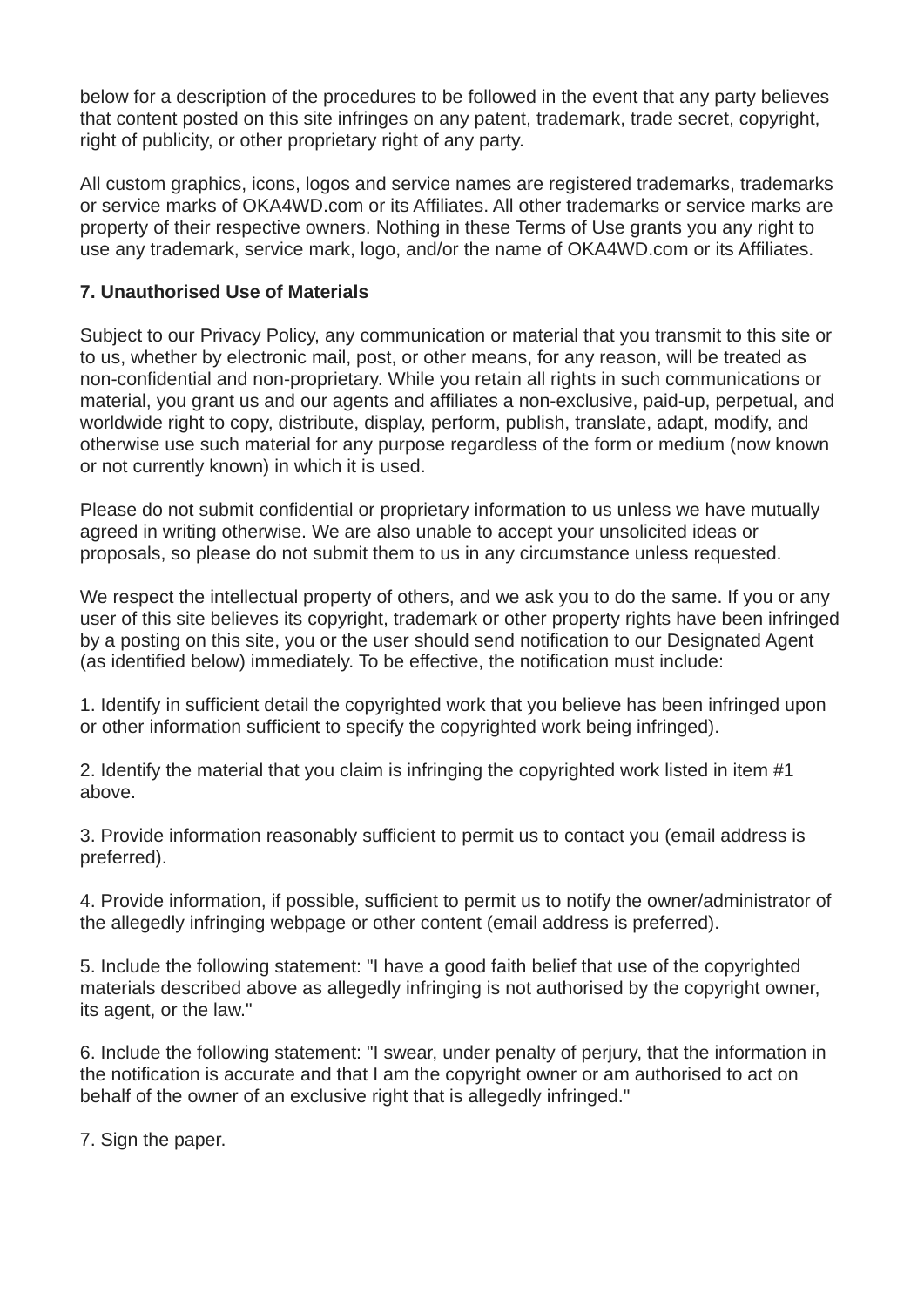8. Send the written communication to the following address:

Designated Agent for Claimed Infringement:

Contact: Oka Owners Group (OOG) Address: P. O. Box 91, Scarborough, Western Australia 6922

You acknowledge and agree that upon receipt of a notice of a claim of copyright infringement, we may immediately remove the identified materials from our site without liability to you or any other party and that the claims of the complaining party and the party that originally posted the materials will be referred to the Australian Intellectual Property Office for adjudication as provided in the Copyright Act.

#### **8. Disclaimer of Warranties**

ALL MATERIALS AND SERVICES ON THIS SITE ARE PROVIDED ON AN "AS IS" AND "AS AVAILABLE" BASIS WITHOUT WARRANTY OF ANY KIND, EITHER EXPRESS OR IMPLIED, INCLUDING, BUT NOT LIMITED TO, THE IMPLIED WARRANTIES OF MERCHANTABILITY OR FITNESS FOR A PARTICULAR PURPOSE, OR THE WARRANTY OF NON-INFRINGEMENT. WITHOUT LIMITING THE FOREGOING, WE MAKE NO WARRANTY THAT (A) THE SERVICES AND MATERIALS WILL MEET YOUR REQUIREMENTS, (B) THE SERVICES AND MATERIALS WILL BE UNINTERRUPTED, TIMELY, SECURE, OR ERROR-FREE, (C) THE RESULTS THAT MAY BE OBTAINED FROM THE USE OF THE SERVICES OR MATERIALS WILL BE EFFECTIVE, ACCURATE OR RELIABLE, OR (D) THE QUALITY OF ANY PRODUCTS, SERVICES, OR INFORMATION PURCHASED OR OBTAINED BY YOU FROM THE SITE FROM US OR OUR AFFILIATES WILL MEET YOUR EXPECTATIONS OR BE FREE FROM MISTAKES, ERRORS OR DEFECTS.

THIS SITE COULD INCLUDE TECHNICAL OR OTHER MISTAKES, INACCURACIES OR TYPOGRAPHICAL ERRORS. WE MAY MAKE CHANGES TO THE MATERIALS AND SERVICES AT THIS SITE, INCLUDING THE PRICES AND DESCRIPTIONS OF ANY PRODUCTS LISTED HEREIN, AT ANY TIME WITHOUT NOTICE. THE MATERIALS OR SERVICES AT THIS SITE MAY BE OUT OF DATE, AND WE MAKE NO COMMITMENT TO UPDATE SUCH MATERIALS OR SERVICES.

THE USE OF THE SERVICES OR THE DOWNLOADING OR OTHER ACQUISITION OF ANY MATERIALS THROUGH THIS SITE IS DONE AT YOUR OWN DISCRETION AND RISK AND WITH YOUR AGREEMENT THAT YOU WILL BE SOLELY RESPONSIBLE FOR ANY DAMAGE TO YOUR COMPUTER SYSTEM OR LOSS OF DATA THAT RESULTS FROM SUCH ACTIVITIES.

Through your use of the site, you may have the opportunities to engage in commercial transactions with other users and vendors. You acknowledge that all transactions relating to any merchandise or services offered by any party, including, but not limited to the purchase terms, payment terms, warranties, guarantees, maintenance and delivery terms relating to such transactions, are agreed to solely between the seller or purchaser of such merchandise and services and you. WE MAKE NO WARRANTY REGARDING ANY TRANSACTIONS EXECUTED THROUGH, OR IN CONNECTION WITH THIS SITE, AND YOU UNDERSTAND AND AGREE THAT SUCH TRANSACTIONS ARE CONDUCTED ENTIRELY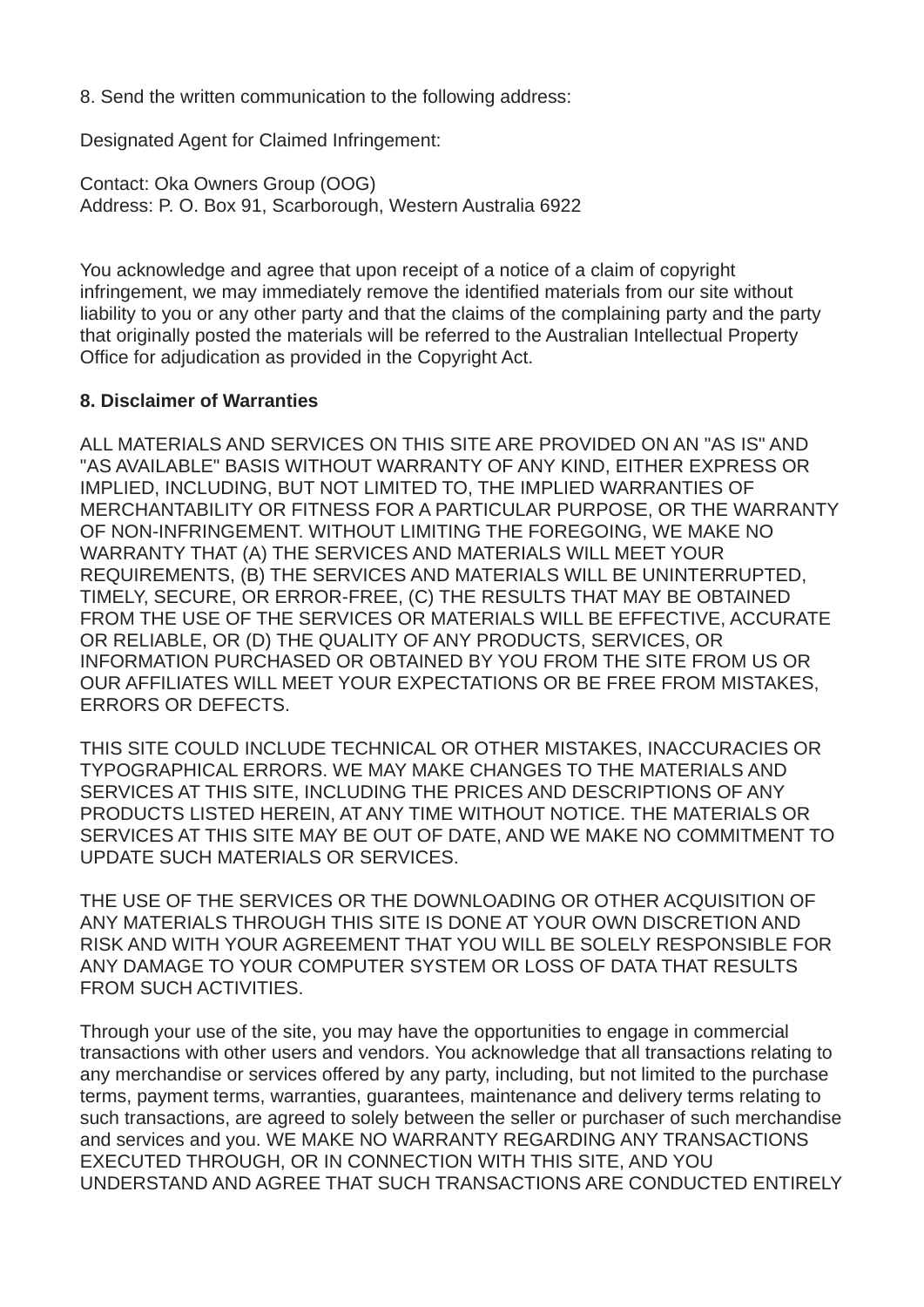AT YOUR OWN RISK. ANY WARRANTY THAT IS PROVIDED IN CONNECTION WITH ANY PRODUCTS, SERVICES, MATERIALS, OR INFORMATION AVAILABLE ON OR THROUGH THIS SITE FROM A THIRD PARTY IS PROVIDED SOLELY BY SUCH THIRD PARTY, AND NOT BY US OR ANY OTHER OF OUR AFFILIATES.

Content available through this site often represents the opinions and judgments of an information provider, site user, or other person or entity not connected with us. We do not endorse, nor are we responsible for the accuracy or reliability of, any opinion, advice, or statement made by anyone other than an authorised OKA4WD.com spokesperson speaking in his/her official capacity. Please refer to the specific editorial policies posted on various sections of this site for further information, which policies are incorporated by reference into these Terms of Use.

You understand and agree that temporary interruptions of the services available through this site may occur as normal events. You further understand and agree that we have no control over third party networks you may access in the course of the use of this site, and therefore, delays and disruption of other network transmissions are completely beyond our control.

You understand and agree that the services available on this site are provided "AS IS" and that we assume no responsibility for the timeliness, deletion, mis-delivery or failure to store any user communications or personalisation settings.

SOME STATES OR JURISDICTIONS DO NOT ALLOW THE EXCLUSION OF CERTAIN WARRANTIES, SO SOME OF THE ABOVE LIMITATIONS MAY NOT APPLY TO YOU.

#### **9. Limitation of Liability**

IN NO EVENT SHALL WE OR OUR AFFILIATES BE LIABLE TO YOU OR ANY THIRD PARTY FOR ANY SPECIAL, PUNITIVE, INCIDENTAL, INDIRECT OR CONSEQUENTIAL DAMAGES OF ANY KIND, OR ANY DAMAGES WHATSOEVER, INCLUDING, WITHOUT LIMITATION, THOSE RESULTING FROM LOSS OF USE, DATA OR PROFITS, WHETHER OR NOT WE HAVE BEEN ADVISED OF THE POSSIBILITY OF SUCH DAMAGES, AND ON ANY THEORY OF LIABILITY, ARISING OUT OF OR IN CONNECTION WITH THE USE OF THIS SITE OR OF ANY WEB SITE REFERENCED OR LINKED TO FROM THIS SITE.

FURTHER, WE SHALL NOT BE LIABLE IN ANY WAY FOR THIRD PARTY GOODS AND SERVICES OFFERED THROUGH THIS SITE OR FOR ASSISTANCE IN CONDUCTING COMMERCIAL TRANSACTIONS THROUGH THIS SITE, INCLUDING WITHOUT LIMITATION THE PROCESSING OF ORDERS.

SOME JURISDICTIONS PROHIBIT THE EXCLUSION OR LIMITATION OF LIABILITY FOR CONSEQUENTIAL OR INCIDENTAL DAMAGES, SO THE ABOVE LIMITATIONS MAY NOT APPLY TO YOU.

#### **10. Indemnification**

Upon a request by us, you agree to defend, indemnify, and hold us and our Affiliates harmless from all liabilities, claims, and expenses, including attorney's fees, that arise from your use or misuse of this site. We reserve the right, at our own expense, to assume the exclusive defence and control of any matter otherwise subject to indemnification by you, in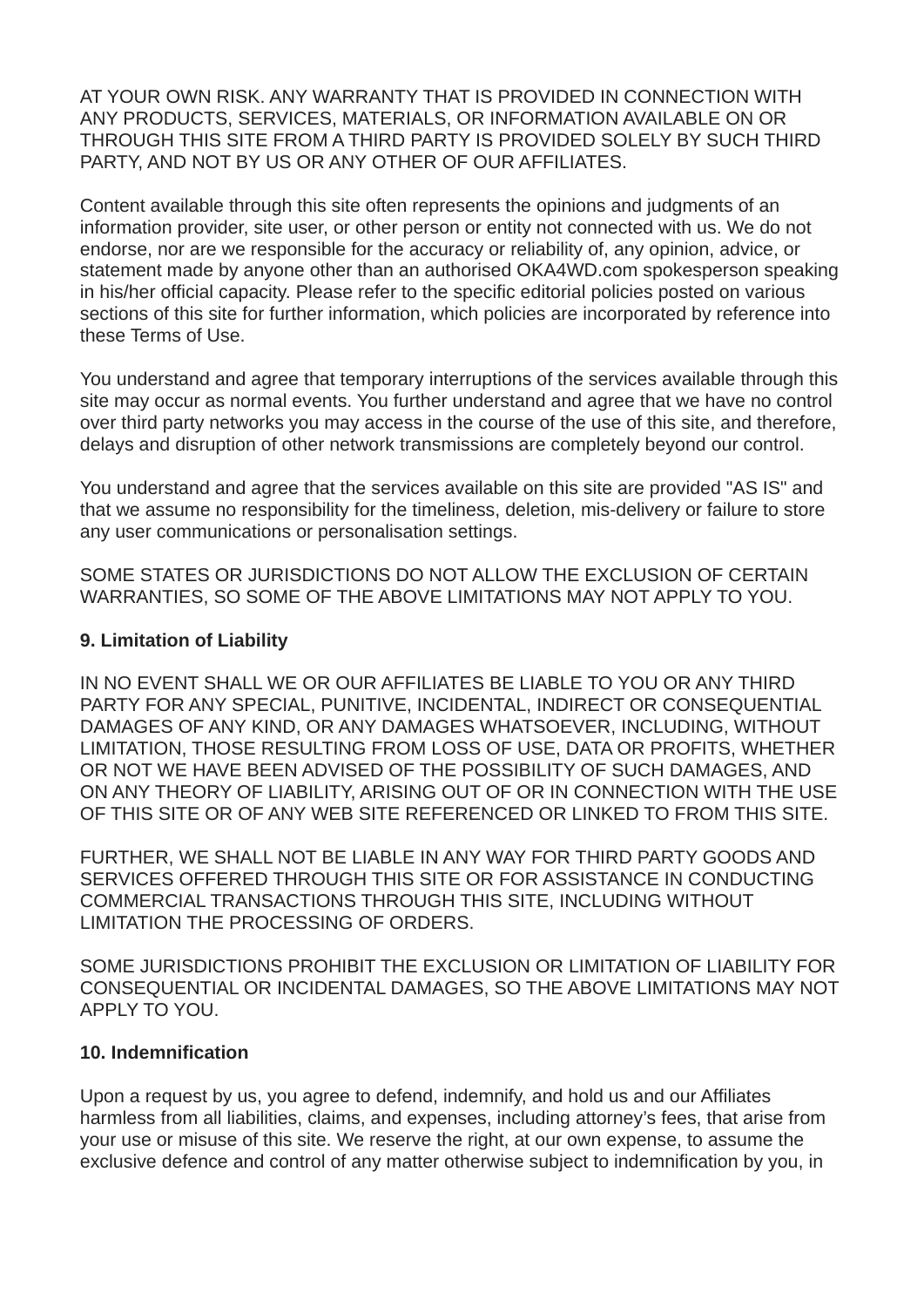which event you will cooperate with us in asserting any available defences.

## **11. Security and Password**

You are solely responsible for maintaining the confidentiality of your password and account and for any and all statements made and acts or omissions that occur through the use of your password and account. Therefore, you must take steps to ensure that others do not gain access to your password and account. Our personnel will never ask you for your password. You may not transfer or share your account with anyone, and we reserve the right to immediately terminate your account if you do transfer or share your account.

## **12. Participation in Promotions**

From time to time, this site may include advertisements offered by third parties. You may enter into correspondence with or participate in promotions of the advertisers showing their products on this site. Any such correspondence or promotions, including the delivery of and the payment for goods and services, and any other terms, conditions, warranties or representations associated with such correspondence or promotions, are solely between you and the advertiser. We assume no liability, obligation or responsibility for any part of any such correspondence or promotion.

# **13. E-mail, Messaging, Blogging, and Chat Services**

We may make email, messaging, blogging, or chat services (collectively, "Communications") available to users of our site, either directly or through a third-party provider. We make available separate supplemental agreements characterising the relationship between you and us that, except where expressly noted or contradictory, includes these Terms.

We will not inspect or disclose the contents of private Communications except with the consent of the sender or the recipient, or in the narrowly-defined situations provided under the Electronic Communications Privacy Act, or as other required by law or by court or governmental order. Further information is available in our Privacy Policy.

We may employ automated monitoring devices or techniques to protect our users from mass unsolicited communications (also known as "spam") and/or other types of electronic communications that we deem inconsistent with our business purposes. However, such devices or techniques are not perfect, and we will not be responsible for any legitimate communication that is blocked, or for any unsolicited communication that is not blocked.

Mailboxes may have a limited storage capacity. If you exceed the maximum permitted storage space, we may employ automated devices that delete or block email messages that exceed the limit. We will not be responsible for such deleted or blocked messages.

### **14. International Use**

Although this site may be accessible worldwide, we make no representation that materials on this site are appropriate or available for use in locations outside Australia, and accessing them from territories where their contents are illegal is prohibited. Those who choose to access this site from other locations do so on their own initiative and are responsible for compliance with local laws. Any offer for any product, service, and/or information made in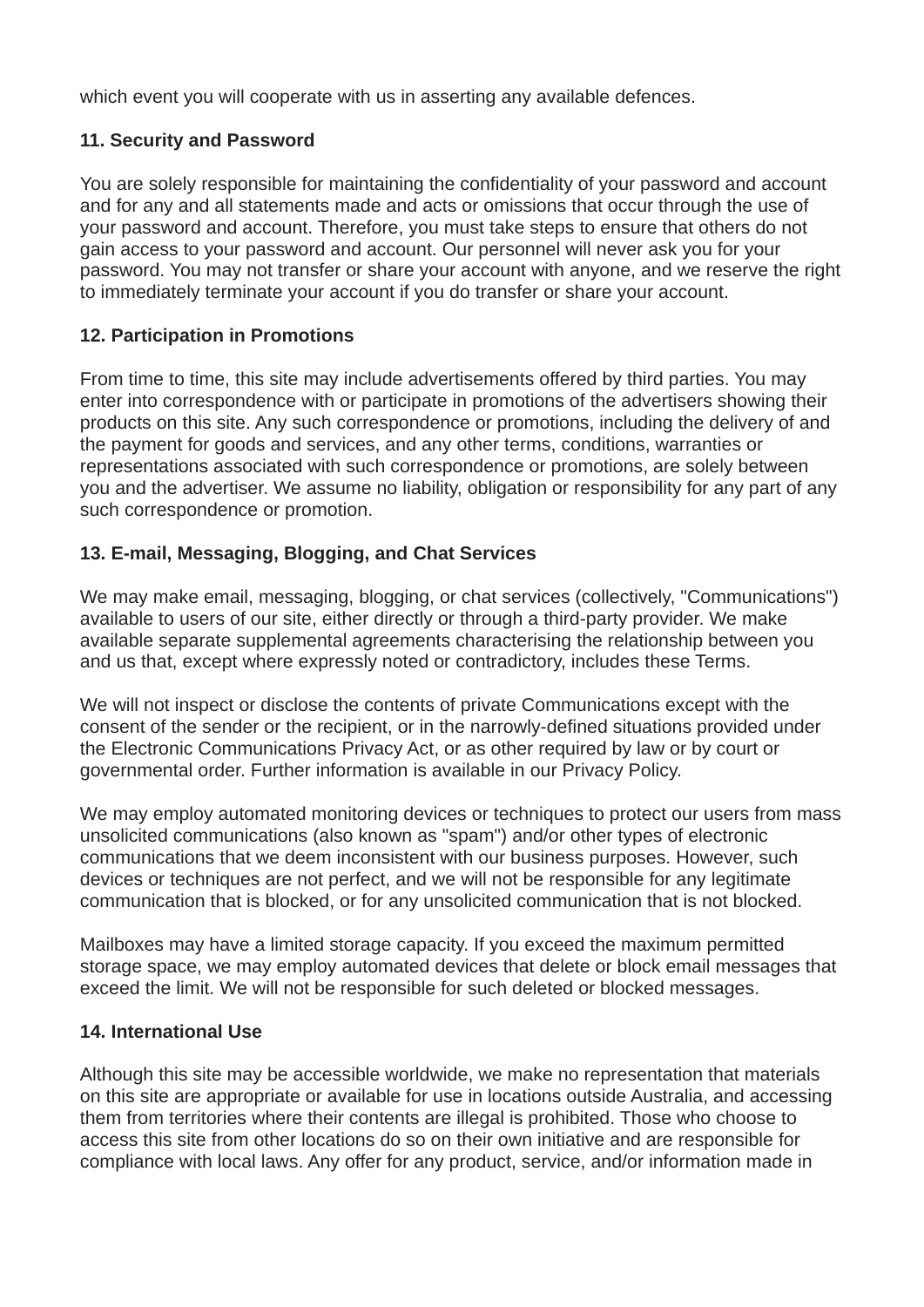connection with this site is void where prohibited.

## **15. Termination of Use**

You agree that we may, in our sole discretion, terminate or suspend your access to all or part of the site with or without notice and for any reason, including, without limitation, breach of these Terms of Use. Any suspected fraudulent, abusive or illegal activity may be grounds for terminating your relationship and may be referred to appropriate law enforcement authorities.

Upon termination or suspension, regardless of the reasons therefore, your right to use the services available on this site immediately ceases, and you acknowledge and agree that we may immediately deactivate or delete your account and all related information and files in your account and/or bar any further access to such files or this site. We shall not be liable to you or any third party for any claims or damages arising out of any termination or suspension or any other actions taken by us in connection with such termination or suspension.

### **16. Governing Law**

This site (excluding any linked sites) is controlled by us from our offices within Western Australia. It can be accessed from all states of Australia, as well as from other countries around the world. As each of these places has laws that may differ from those of Western Australia, by accessing this site both of us agree that the statutes and laws of the State of Western Australia, without regard to the conflicts of laws principles thereof and the United Nations Convention on the International Sales of Goods, will apply to all matters relating to the use of this site and the purchase of products and services available through this site. Each of us agrees and hereby submits to the exclusive personal jurisdiction and venue any court of competent jurisdiction within the State of Western Australia with respect to such matters.

### **17. Notices**

All notices to a party shall be in writing and shall be made either via email or conventional mail. Notices to us must be sent to the attention of Customer Service by conventional mail to OKA4WD.com, P. O. Box 91, Scarborough, Western Australia 6922. Notices to you may be sent to the address supplied by you as part of your Registration Data. In addition, we may broadcast notices or messages through the site to inform you of changes to the site or other matters of importance, and such broadcasts shall constitute notice to you at the time of sending.

### **18. Entire Agreement**

These terms and conditions constitute the entire agreement and understanding between us concerning the subject matter of this agreement and supersedes all prior agreements and understandings of the parties with respect to that subject matter. These Terms of Use may not be altered, supplemented, or amended by the use of any other document(s). Any attempt to alter, supplement or amend this document or to enter an order for products or services which are subject to additional or altered terms and conditions shall be null and void, unless otherwise agreed to in a written agreement signed by you and us. To the extent that anything in or associated with this site is in conflict or inconsistent with these Terms of Use, these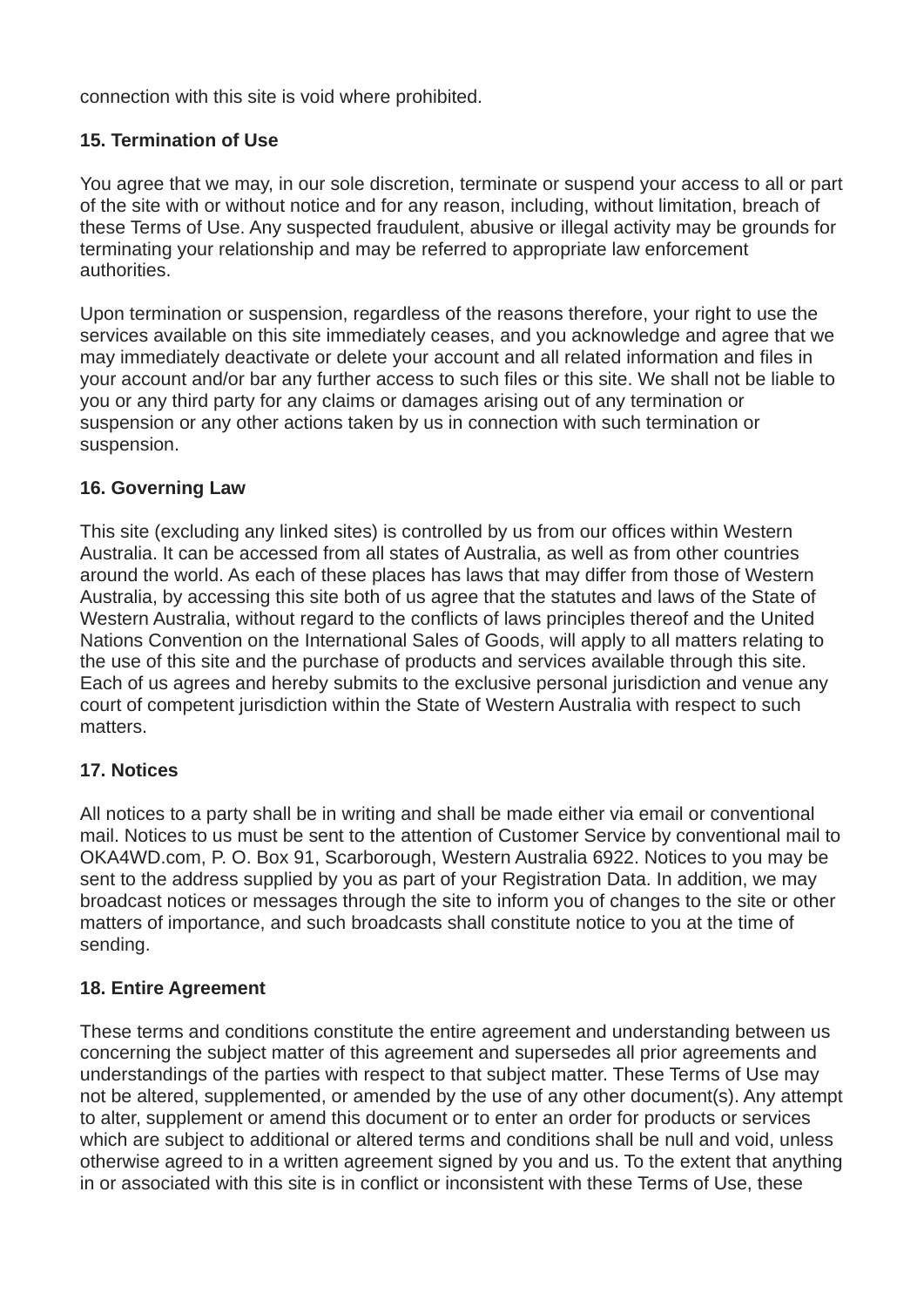Terms of Use shall take precedence.

#### **19. Miscellaneous**

In any action to enforce these Terms of Use, the prevailing party will be entitled to costs and attorneys fees. Any cause of action brought by you against us or our Affiliates must be instituted with one year after the cause of action arises or be deemed forever waived and barred.

You may not assign your rights and obligations under these Terms of Use to any party, and any purported attempt to do so will be null and void. We may free assign our rights and obligations under these Terms of Use.

You agree not to sell, resell, reproduce, duplicate, copy or use for any commercial purposes any portion of this site, or use of or access to this site.

In addition to any excuse provided by applicable law, we shall be excused from liability for non-delivery or delay in delivery of products and services available through our site arising from any event beyond our reasonable control, whether or not foreseeable by either party, including but not limited to, labor disturbance, war, fire, accident, adverse weather, inability to secure transportation, governmental act or regulation, and other causes or events beyond our reasonable control, whether or not similar to those which are enumerated above.

If any part of these Terms of Use is held invalid or unenforceable, that portion shall be construed in a manner consistent with applicable law to reflect, as nearly as possible, the original intentions of the parties, and the remaining portions shall remain in full force and effect.

Any failure by us to enforce or exercise any provision of these Terms of Use or related rights shall not constitute a waiver of that right or provision.

### **20. Contact Information**

Except as explicitly noted on this site, the services available through this site are offered by OKA4WD.com located at P. O. Box 91, Scarborough, Western Australia 6922. If you notice that any user is violating these Terms of Use, please contact us at the above address.

### **Blog and Message Board Terms of Use**

OKA4WD.com ("We" or "Us" or "Our") offers the use of its blogging and message board services (along with the content posted thereon, the "Services") subject to the terms and conditions of use (the "Terms") contained herein. All references herein to "We," "Us," or "Our" are intended to include OKA4WD.com and any other affiliated companies. By accessing, creating or contributing to any blogs or messages hosted by us (the "Blog"), and in consideration for the Services we provide to you, you agree to abide by these Terms. Please read them carefully before posting to or creating any Blog. We reserve the right to change, at any time, at our sole discretion, the Terms under which these Services are offered. You are responsible for regularly reviewing these Terms for changes. Your continued use of the Services constitutes your acceptance of all such Terms. If you do not agree with these Terms, please do not use the Services.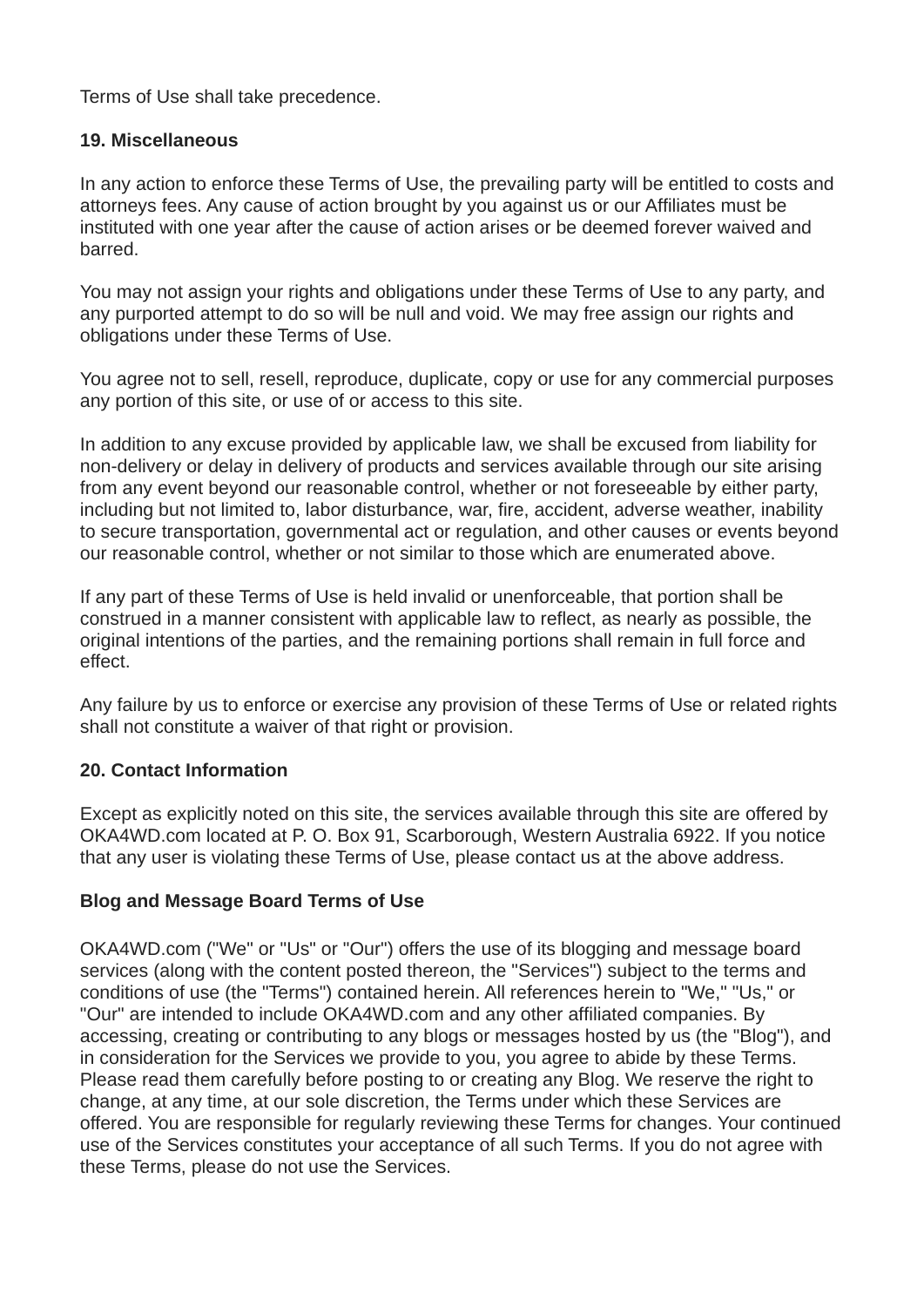# **1. Disclaimer of Company Responsibility for Blog Content**

You understand that all content posted to the Blog (the "Content") is the sole responsibility of the individual who originally posted the content. You understand, also, that all opinions expressed by users of this site are expressed strictly in their individual capacities, and not as Our representatives or any of Our sponsors or partners. The opinions that you or others post in the Blog do not necessarily reflect Our opinions.

# **2. Posting**

(a) By posting your Content using the Services, you are granting an unrestricted, irrevocable, non-exclusive, royalty-free, perpetual, worldwide, and fully transferable, assignable, and sub-licensable right and license to use, copy, reproduce, modify, adapt, publish, translate, create collective or derivative works from, distribute, perform and display your Content in whole or in part and to incorporate it in other works in any form, media, or technology now known or later developed. You further warrant that all so-called moral rights in the content have been waived.

(b) By posting content to the Blog, you warrant and represent that you either own or otherwise control all of the rights to that content, including, without limitation, all the rights necessary for you to provide, post, upload, input or submit the content, or that your use of the content is a protected fair use. You agree that you will not knowingly provide material and misleading false information. You represent and warrant also that the content you supply does not violate these Terms. It is your sole responsibility to ensure that your postings do not disclose confidential and/or proprietary information, including personal financial information, information covered by a nondisclosure agreement, and information that you are not authorised to disclose. We caution you not to disclose personal information about yourself or your children, such as social security numbers, credit card numbers, etc.

(c) You agree to indemnify and hold Us and Our affiliated companies, and their directors, officers and employees, harmless for any and all claims or demands, including reasonable attorney fees, that arise from or otherwise relate to your use of the Blog, any content you supply to the Blog, or your violation of these Terms or the rights of another.

### **3. Accessing**

(a) You agree that We will not be liable, under any circumstances and in any way, for any errors or omissions, loss or damage of any kind incurred as a result of use of any content posted on this site. You agree that you must evaluate and bear all risks associated with the use of any content, including any reliance on the accuracy, completeness, or usefulness of such content. You agree not to collect information about others, including e-mail addresses, or to use information obtained from the Services to send other users unsolicited e-mail of any kind.

(b) The Blog is provided for informational purposes only; we shall not be responsible or liable for the accuracy or availability of any information appearing or available on the Blog.

(c) Blog postings may provide links to other websites on the Internet. We are not responsible or liable for such content and we make no express or implied warranty about the accuracy, copyright compliance, legality, merchantability, or any other aspect of the content of such postings. We are not responsible or liable for any advertising, products, or other materials on